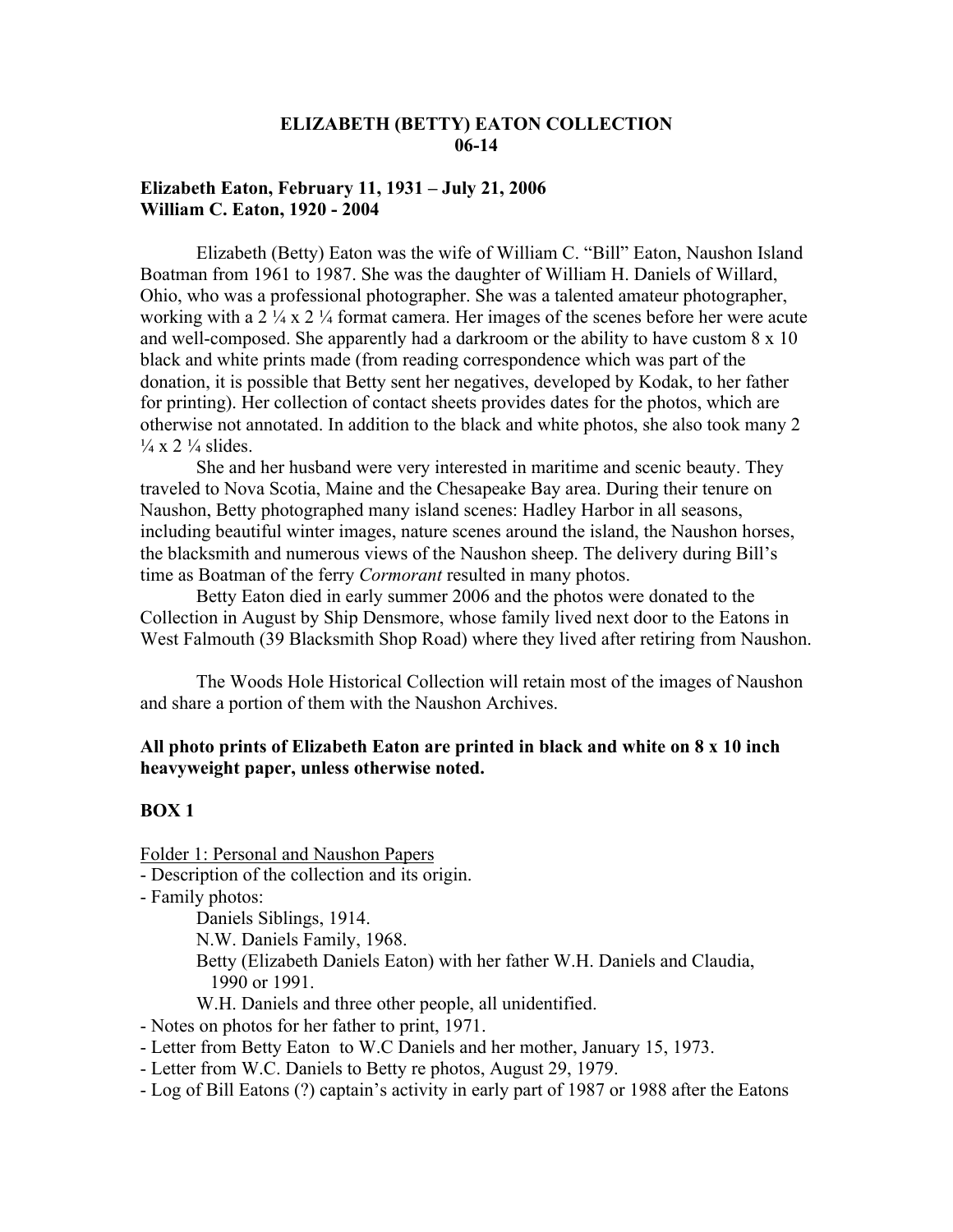had retired to West Falmouth.

- Receipt for photos (3 3 x 5 inch prints) sent to Betty Eaton by Talley Garfield, 1980.
- Christmas card with three color prints enclosed of the Eaton's black lab on the Cormorant, from M--- and Weston Howland, Jr., 1980.
- Christmas card with pen and ink drawing of the Naushon Home Farm and outbuildings in winter, from Frances and David Forbes, n.d.
- Annual Report to the Shareholders of the Naushon Trust, May 25, 1961.
- Color photo (8" x 10") of the Boatman's house on Naushon (residence of Bill and Betty Eaton), 1988.
- 1981 Calendar page with aerial photo of Naushon and Hadley Harbor.

Folder 2: Photos of the *Charles Olsen* (ferry) and *Whale* (barge).

Folder 3: Photos of Riggs's horses coming to Naushon on barge *Whale* steered by *Cigana*.

- Folder 4: Photos of *Cormorant* at Pret's (?) before delivery (during construction).
- Folder 5: Photos of *Cormorant* upon arrival on Naushon Island.
- Folder 6: Photos of miscellaneous boats.
- Folder 7: Photos of miscellaneous boats.
- Folder 8: Black paper-covered album  $(9 \times 6 \frac{1}{4} \text{ inches})$  with aerial photos of Naushon, photos taken by Missy, 1979.
- Folder 9: Photos of floods.  $4 35$  mm slides (1967 flood) and  $7 3\frac{1}{2} \times 5$  inch black and white prints (1976 floods).
- Folder 10: Photos of Bill Eaton and the black Labrador.
- Folder 11: Photos (color, 5 x 7 inches) of Bill Eaton and the skiff *Downeaster.*
- Folder 12: Photos of daylilies and flowers.
- Folder 13: Bird Photos
- Folder 14: Other photographers' prints of Naushon.
- Folder 15: Local nautical charts

# **BOX 2**

- Folder 1: Photos of Naushon land scenes, all seasons.
- Folder 2: Photos of Naushon land scenes, all seasons.
- Folder 3: Photos of Naushon land scenes, winter.
- Folder 4: Photos of Naushon water scenes, all seasons.
- Folder 5: Photos of Naushon water scenes, winter.
- Folder 6: Photos of Naushon water scenes, winter.

### **BOX 3**

- Folder 1: Photos of Naushon water scenes, winter.
- Folder 2: Photos of Naushon people.
- Folder 3: Photos of Naushon sheep.
- Folder 4: Photos of horses, carriages and wagons.
- Folder 5: Photos of miscellaneous birds.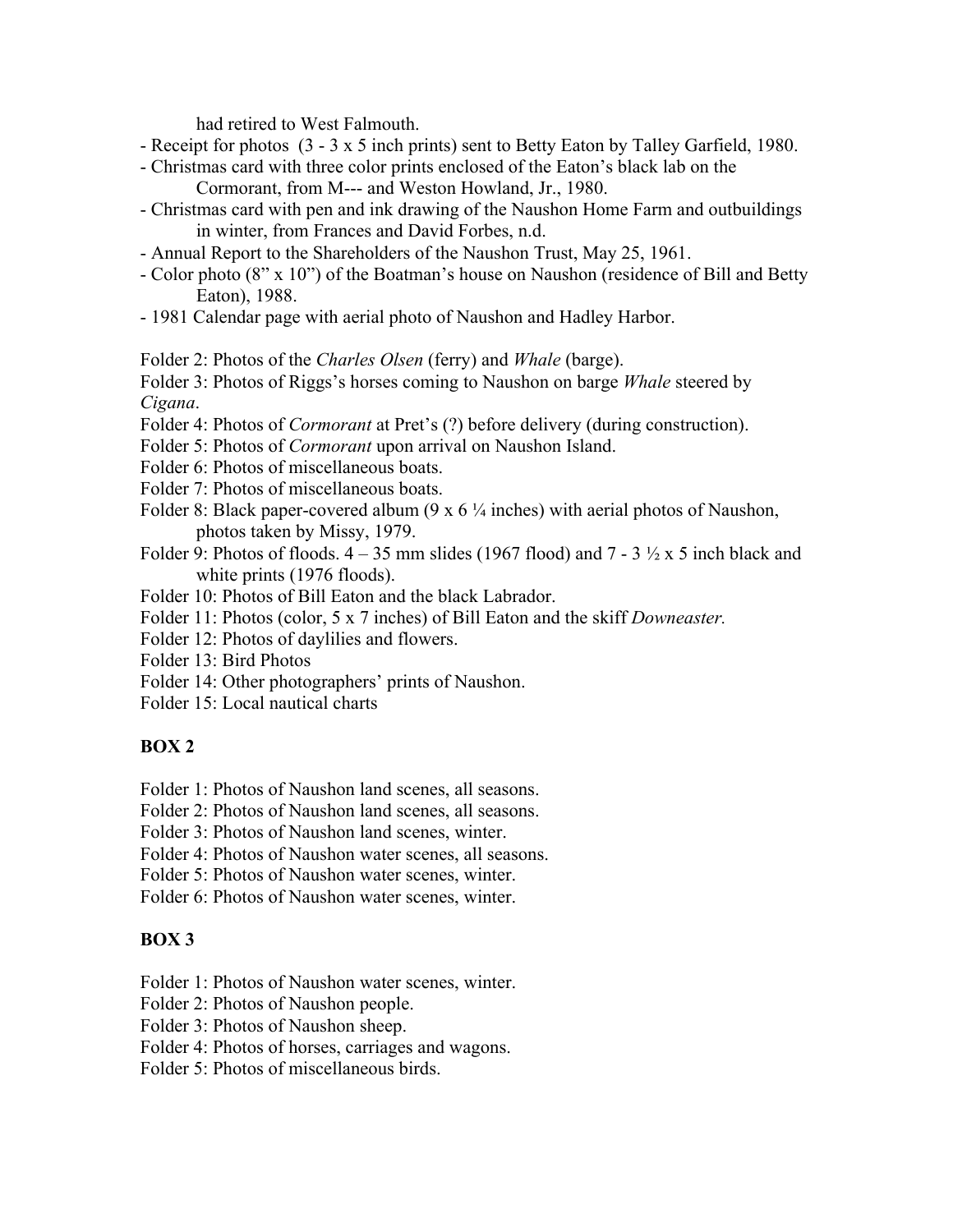# **BOX 4**

Folder 1: Contact sheets 1964-1966

Folder 2: Contact sheets 1967-1968

Folder 3: Contact sheets 1969-1970

Folder 4: Contact sheets 1971-1979

Folder 5: Contact sheets, undated.

*There are sometimes duplicate contact sheets. One set is marked up for printing, with crop marks. The duplicate is often on better paper and exposed differently.*

**BOX 5** (Clam shell flat archival box)

Slides,  $2\frac{1}{4}$  x  $2\frac{1}{4}$  inches, in original Kodak paper boxes: (rows, left to right)

Summer 1964: (no description on box)

- January 1965: Walks to Kettle Cove. Slides No. 13 to No. 20. Extra slides: Hale (Hole) Path, snowdrift, house.
- May to July 1965: Foxglove in R. Garden, arrival of *Prudence* and first sail of *Prudence*, Stone House tower views.

July1965: Garden pictures, West Falmouth, Riggs unloading horses (from *Whale*).

September 1965: cruise in *Downeaster* to Edgartown and Vineyard Haven, Naushon Road – Main Road.

Late October 1965: Foliage walk – south shore to Desert.

Late October Fall 1965: Walk out Island with late fall color, Bill and *Downeaster*, sunset, Christmas 1965. (2) End of Foliage walk, Desert, Hilltop, Eagle Hollow, Mary's Mary's Lake.

January and February 1966: Winter Harbor scenes.

February 1966: Winter ice – ice cakes on beach.

March and April 1966: Beginning of vegetable garden and spring flowers on Island.

Early October 1966: (no description on box).

October 1966: Just before vacation on Oct.  $19<sup>th</sup>$  – arrival of hay in a truck and barge, Walk to South shore, Canada geese, fall colors – tupelo swamp.

October 1966: Gay Head – overexposed.

February 1968: Ice, Lambs.

May 1968: New York City – *Pioneer*, June 1968: Clematis.

1971: Maine and 2 of Island, house and sunset.

Spring 1972: Chesapeake.

Fall 1972: Maine and Newport.

Fall 1975 (September): Maine

January 8, 1977: snow pictures. September 1977: Southwest Harbor Boat Corporation – *Mercantile* (schooner?).

February 1977: Ice pictures, Woods Hole.

1978: Prudence hauled out, Fairhaven. February 7, 1978: snow pictures.

October 1, 1987:Last pictures, Naushon. Winter 1987: No. 39.

Unlabeled box: mostly garden photos.